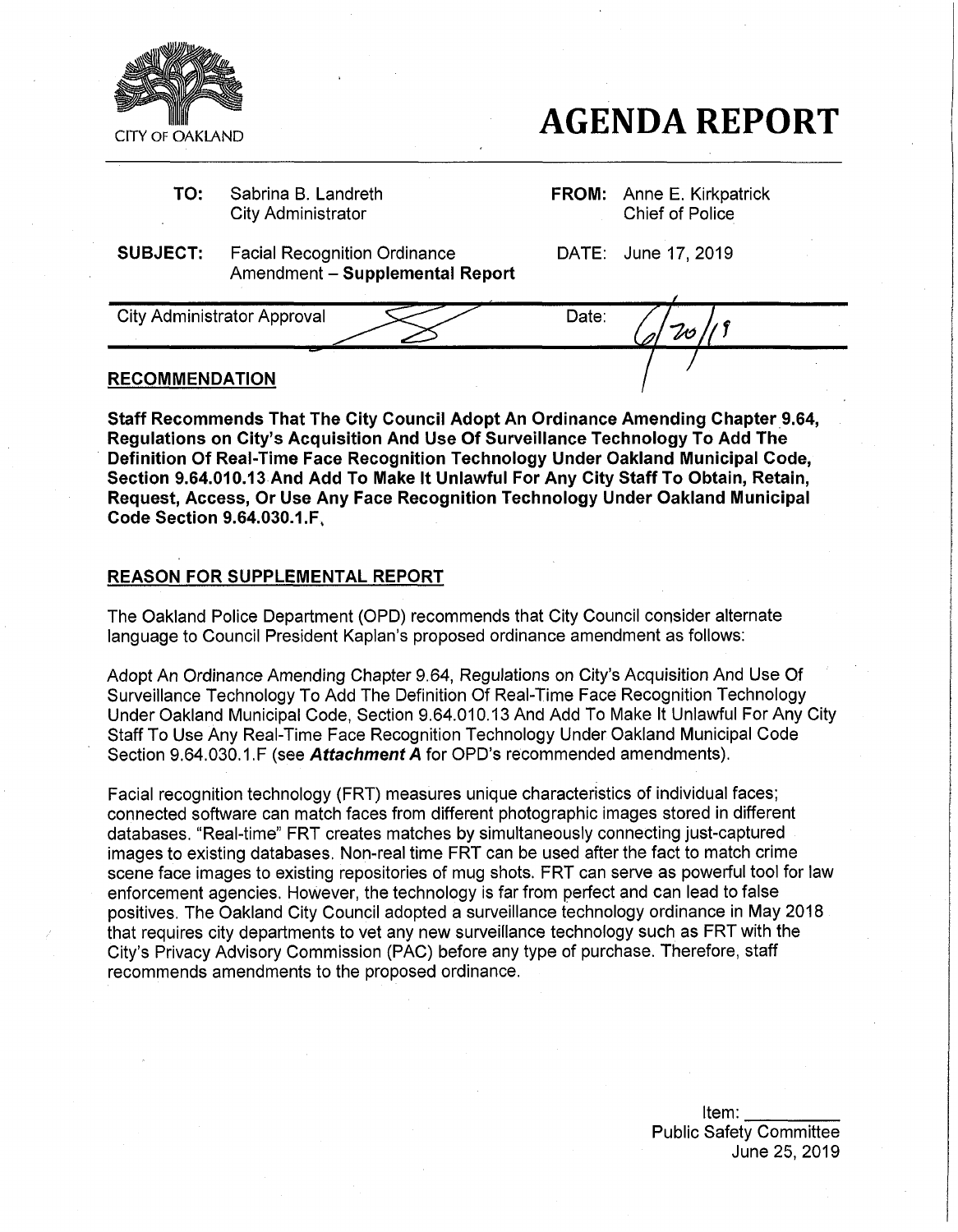# **BACKGROUND / LEGISLATIVE HISTORY**

The rapid pace of technological evolution and change consistently leads to new ways in which people can be tracked and observed. Online digital activities generate data points that can be connected both by human analysis as well as through data systems that use artificial intelligence and big data algorithms that sort data. Artificial intelligence and sophisticated algorithms can also be used to connect people when photographed. Faces as well as the way people walk (gait) can be analyzed with software that measures unique distinctions between people.

In the context of concern about the misuse of surveillance technology, the Oakland City Council unanimously approved the "Surveillance and Community Safety Ordinance (Surveillance Ordinance)" on May 15, 2018. The Surveillance Ordinance, developed by the Privacy Advisory Commission (PAC) is considered to be one of the strongest surveillance ordinances in the country, requiring many thresholds for the use of surveillance technology. Departments such as OPD must follow several procedures to use as well as to acquire any surveillance technology. Staff must notify the PAC before soliciting funds with the intent of purchasing any surveillance equipment. Staff must also prepare a Use Policy Report and as well as an Impact Report before seeking to purchase any new surveillance equipment. The Surveillance Use Policy Report must include the following:

- Purpose<br>• Authorize
- Authorized Use
- Data Collection (what information is collected)
- Data Access (who can access the data)
- Data Protection (how is data protected from unauthorized use)
- Data Retention (how long is the data retained by the department?)
- Public Access:
- Third Party Data Sharing (is data shared with any outside agencies)
- Training (for authorized users)
- Auditing and Oversight (internal controls to ensure proper use and security)
- Maintenance (how is the system maintained)

The Surveillance Impact Report must include the following: .

- Description (of the technology)
- Purpose (why the department wants to use the technology)
- Location (where the technology would be used)
- Impact (of the technology on the public in terms of rights and expectations of privacy)
- Mitigations (to protect public privacy)
- Data Types and Sources
- Data Types and Sources
- Fiscal Cost
- Third Party Dependence
- Alternatives (are there other options to accomplish the same purpose?)
- Track Record (of other agencies using the same technology)

After the PAC fully reviews the Surveillance Use Policy Report and Surveillance Impact Report for the technology in question, the PAC can then make a recommendation to the City Council by

> Item: Public Safety Committee June 25, 2019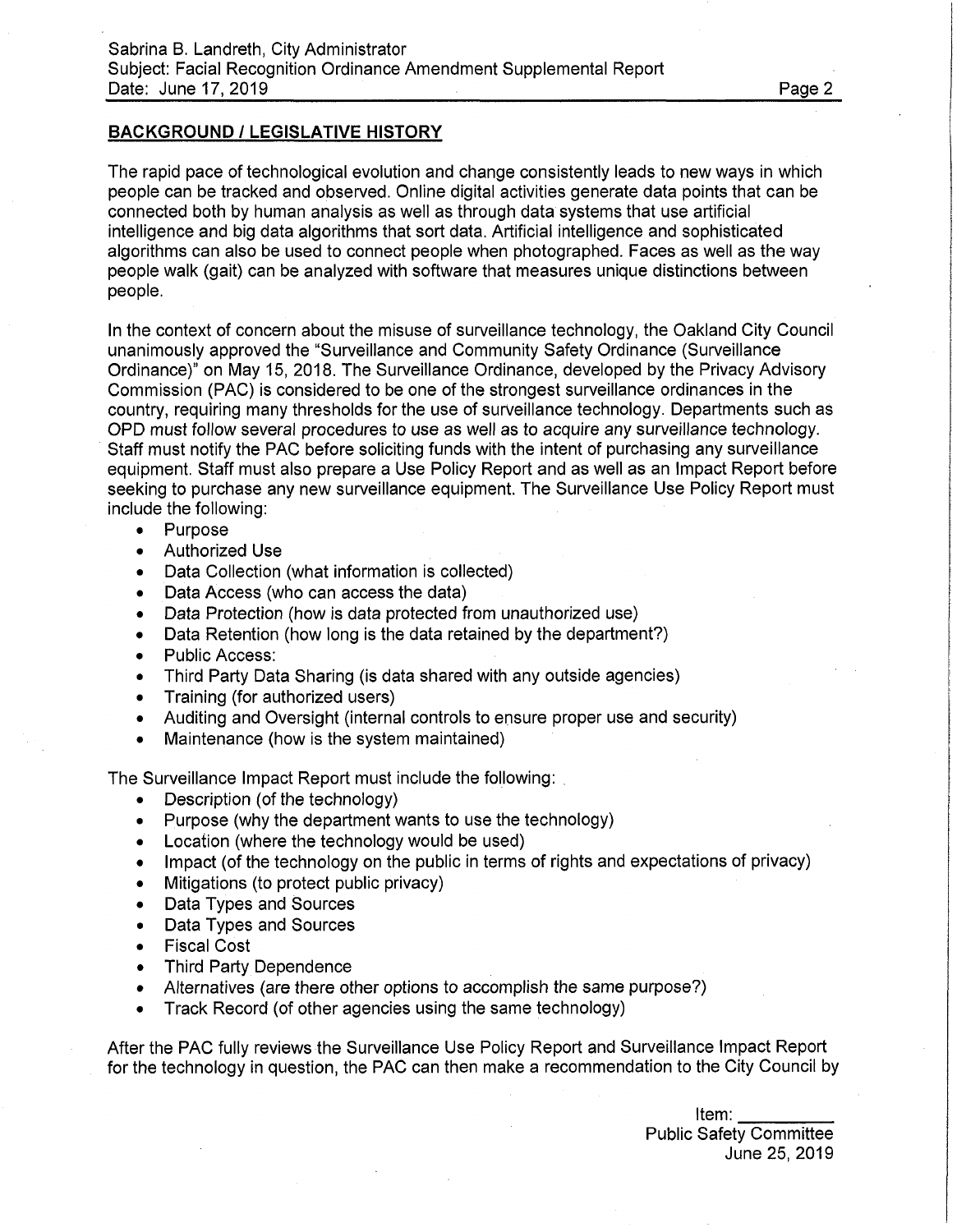voting its approval, rejection or neutral stance position recommendation to the City Council. City departments must also present Annual Surveillance Reports for any surveillance technology approved by the PAC as well as for technologies already obtained by a city department prior to the establishment of the ordinance. Annual Surveillance Reports must address the following:

- How the surveillance technology was used<br>• Whether and how often data acquired throu
- Whether and how often data acquired through the use of the surveillance technology was shared with outside entities
- Where and how was the technology installed
- Where the technology was deployed geographically
- Summary of community complaints or concerns, and whether it is adequate in protecting civil rights and civil liberties.
- Results of any internal audits
- Information about any data breaches
- Statistics and information about public records act
- Annual cost and funding data
- Any requested modifications to the Surveillance Use Policy and a detailed basis for the request.

#### *San Francisco Surveillance Ordinance and Facial Recognition Ban*

The City of San Francisco on May 14, 2019 adopted a Surveillance Ordinance very similar to Oakland's Surveillance Ordinance. However, unlike Oakland's Surveillance Ordinance, the San Francisco Ordinance also contains the following language, *"it shall be unlawful for any Department to obtain, retain, access, or use: 1) any Face Recognition Technology; or 2) any information obtained from Face Recognition Technology."*

#### **ANALYSIS AND POLICY ALTERNATIVES**

Real-time FRT is starting to be used with surveillance systems in different capacities. Different United States airports are starting to implement the technology<sup>1</sup> in conjunction with the United States Department of Homeland Security. Such systems can immediately, or within seconds or minutes, connect recorded photographs to photographs stored in different databases. These systems can be used to match people in real time at the airports for antiterrorism security purposes. Current research shows that the use of real-time FRT can lead to false positives and other forms of inaccuracies<sup>2</sup>.

OPD does not currently possess real-time (or any) facial recognition technology (FRT) and has no immediate plans to purchase FRT. However, staff does believe that Oakland's current surveillance technology provides adequate thresholds for reviewing any possible future requests to test or purchase FRT. Staff also believes that non-real-time FRT, if deployed with proper safeguards, can provide important benefits to law enforcement. Non-real time FRT cannot be used to connect people as they go about their normal course of life and business. However, law

<sup>1</sup> [https://www.washingtonpost.com/technology/2019/06/10/your-face-is-now-your-boarding-pass-thats](https://www.washingtonpost.com/technology/2019/06/10/your-face-is-now-your-boarding-pass-thats-problem/?utm_term=.e34a72693a04)[problem/?utm\\_term=.e34a72693a04](https://www.washingtonpost.com/technology/2019/06/10/your-face-is-now-your-boarding-pass-thats-problem/?utm_term=.e34a72693a04)

<sup>2</sup> [https://www.nbcnews.com/news/us-news/facial-recognition-gives-police-powerful-new-tracking-tool-it-s](https://www.nbcnews.com/news/us-news/facial-recognition-gives-police-powerful-new-tracking-tool-it-s-n894936)[n894936](https://www.nbcnews.com/news/us-news/facial-recognition-gives-police-powerful-new-tracking-tool-it-s-n894936)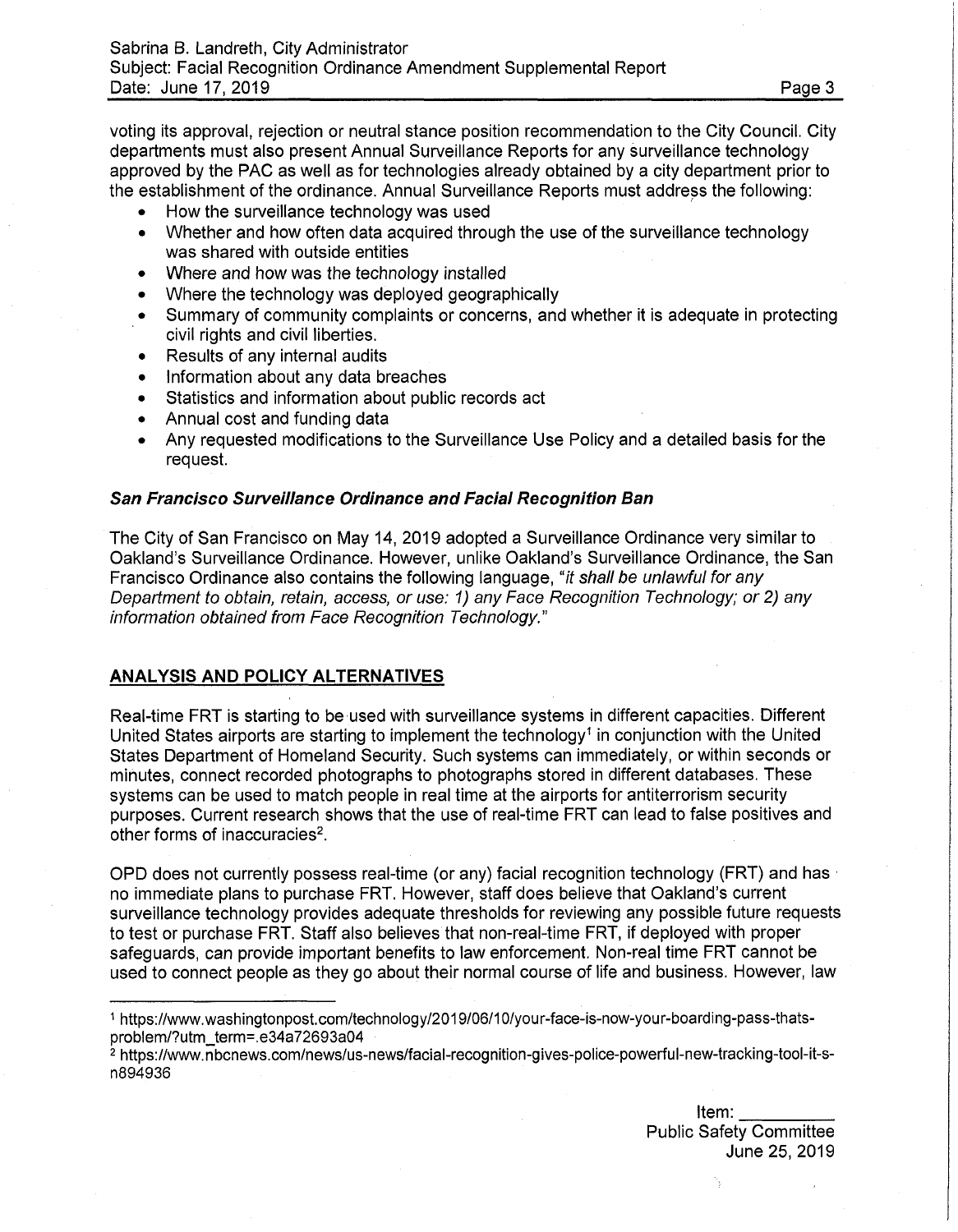enforcement can use FRT to expedite the time-consuming manual process of connecting images from crime scenes to local mug shot databases.

The San Mateo Sheriff's Office has created an in-house facial recognition system that can scan photographs of mugshots housed in their mugshot database. The San Mateo Sheriff's Office has shared this system with the Northern California Regional Intelligence Center (NCRIC); police departments can now ask NCRIC to see if there are matches of surveillance photos with photos stored in the San Mateo database (there is no connection to statewide DMV databases, or other city or county databases). In some recent examples, NCRIC has helped the San Francisco Police Department search for matches with a robbery investigation, the San Jose Fire Department has found help with matches related to a wildfire arson investigation, the San Francisco District Attorney's Office has received help with matches related to an auto burglary investigation, and the FBI has received help with photo matching in connection with a homicide investigation. In each of these anecdotal cases, FRT was beneficial to the overall investigation.

The FRT matching process is only as good as the facial data possessed by the originating police agency - most of the time the search does not yield a match. Sometimes NCRIC analysts will get results with scores lower than ideal; results must always be used in connection with other evidence. If results are not clear even after compared with other results, then the FRT matches are disregarded, and investigators must explore other investigative avenues. FRT results are merely investigative leads to follow, and are not definitive in and of themselves. FRT analysis results should always be verified via other means and procedures. Furthermore, FRT can be used (and has) to exonerate individuals by showing that there is clearly no match with evidence from a crime scene.

The Economist magazine recently reported that Ottawa Police are piloting FRT. Ottawa police report that the system lowers the time required to identify a subject of an image from 30 days to three minutes $3$ .

#### *Recommended amendments to proposed changes to Chapter 9.64 "Regulations on City's Acquisition And Use Of Surveillance Technology"*

OPD understands the concerns of the PAC, leading to a request to ban any use of FRT. As stated above, OPD could not purchase or use any type of FRT without first going to the PAC and producing a Use Policy Report and as well as an Impact Report – and then the PAC would still have the option of recommending or not recommending the particular FRT to the City Council. Therefore, staff does not believe that any ban is needed in Oakland given the current surveillance technology restrictions. However, OPD believes that a more restrictive ban on only "real-time" FRT would send a strong message about the understandable concerns of FRT, while still providing the possibility of OPD using FRT at some point in the future. Additionally, OPD believes that it is not in the City's best interest to make it unlawful to "obtain, retain, request, or access" FRT evidence obtained from other law enforcement agencies - as suggested by the proposed ban. NCRIC, the Federal Bureau of Investigation, the Alameda County Sherriff, or some other police agency may have evidence from FRT that can help OPD with a crime investigation. In such cases OPD would only use the FRT evidence in conjunction with other

<sup>3</sup> [https://www.economist.com/united-states/2019/05/23/america-is-turning-against-facial-recognition](https://www.economist.com/united-states/2019/05/23/america-is-turning-against-facial-recognition-software)[software](https://www.economist.com/united-states/2019/05/23/america-is-turning-against-facial-recognition-software)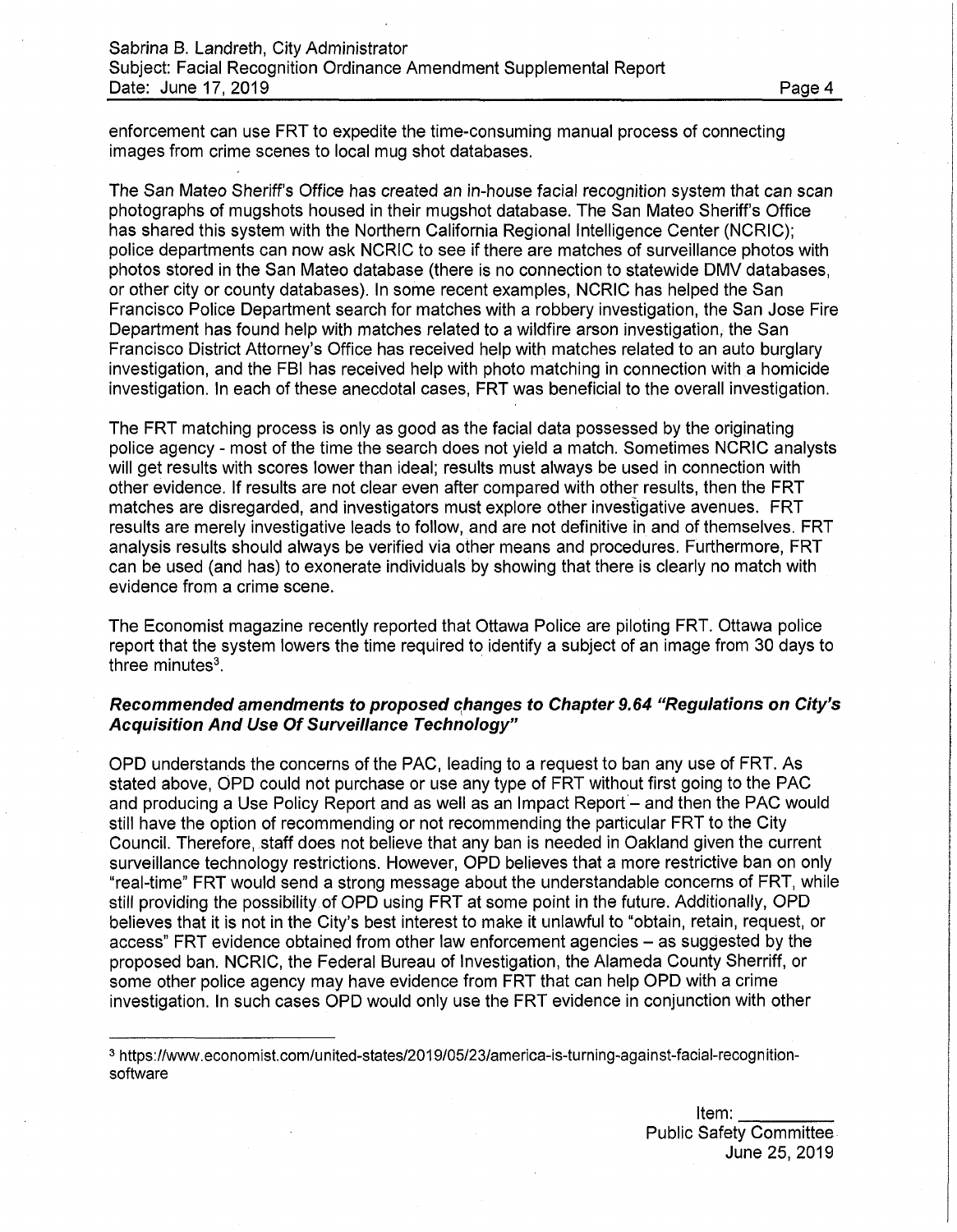#### Sabrina B. Landreth, City Administrator Subject: Facial Recognition Ordinance Amendment Supplemental Report Date: June 17, 2019 **Date: 2019 Date: 2019**

evidence. An outright ban on the accessing or obtaining such types of evidence may limit the ability of OPD's Criminal Investigations Division (CID) to solve homicide, robbery and other violent crimes in the future. Staff therefore recommends amendments to proposed changes to the Ordinance in Chapter 9.64 "Regulations on City's Acquisition And Use Of Surveillance Technology" (*Attachment A* to this report).

#### **ACTION REQUESTED OF THE CITY COUNCIL**

Staff Recommends That The City Council Adopt An Ordinance Amending Chapter 9.64, Regulations on City's Acquisition And Use Of Surveillance Technology To Add The Definition Of Real-Time Face Recognition Technology Under Oakland Municipal Code, Section 9.64.010.13 And Add To Make It Unlawful For Any City Staff To Use Any Real-Time Face Recognition Technology Under Oakland Municipal Code Section 9.64.030.1.F

For questions regarding this report, please contact Bruce Stoffmacher, Acting Police Services Manager, Training Division, at (510) 238-6976.

Respectfully submitted,

۶.  $\overline{v}$ 

Anne E. Kirkpatrick Chief of Police Oakland Police Department

Reviewed by: James Bassett, Captain OPD, Criminal Investigations Division

Omar Daza-Quiroz, Sergeant OPD, Intel Unit

Prepared by:

Bruce Stoffmacher, Acting Police Services Manager OPD, Training Division, Research and Planning

Attachments (*<sup>1</sup>)* A; OPD Proposed Changes to OMC Chapter 9.64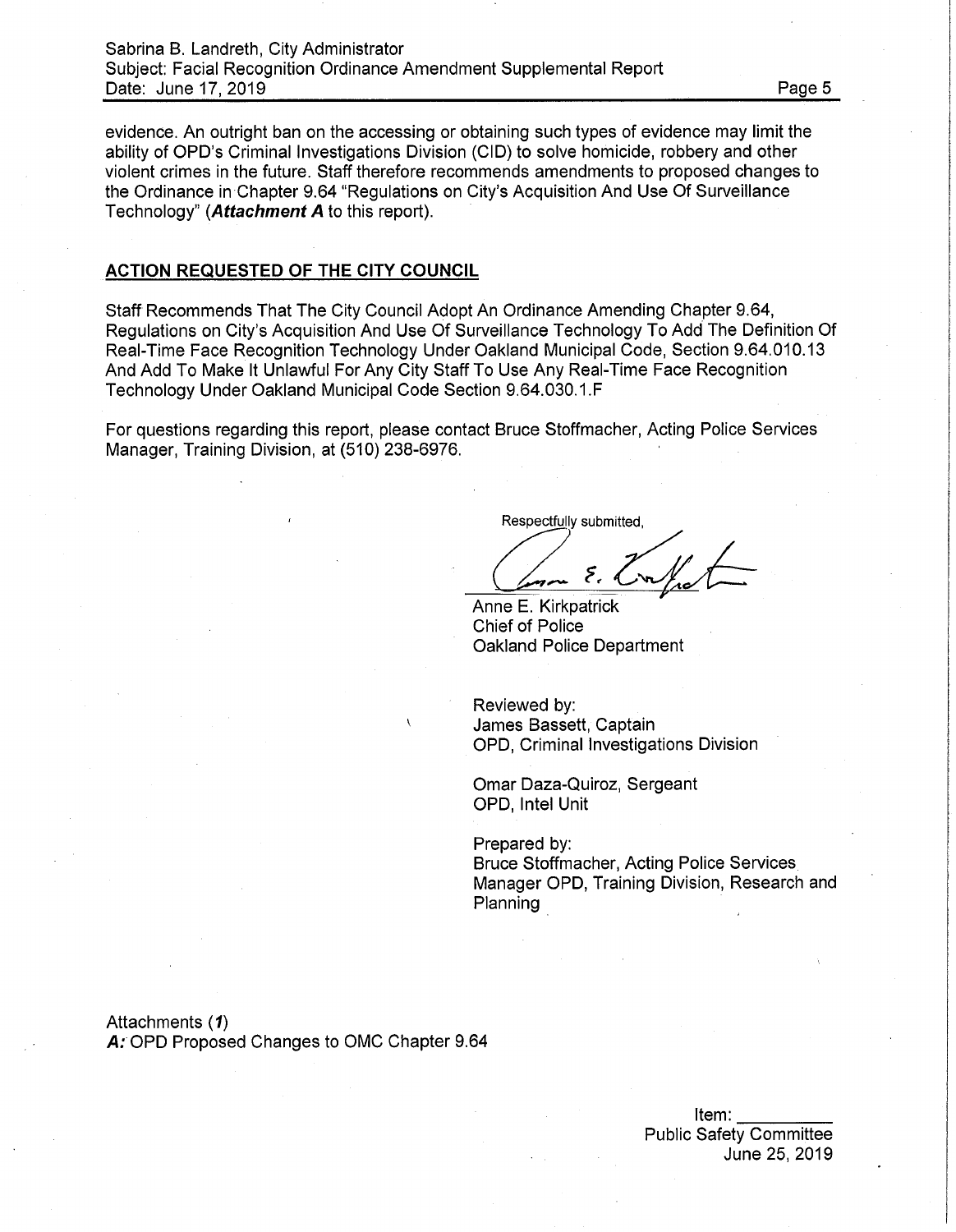**Attachment A**

**DRAFIN** 

**ORNEY'S OFFICE** 

# **OAKLAND CITY COUNCIL**

**ORDINANCE NO. C.M.S.**

**INTRODUCED BY COUNCIL PRESIDENT KAPLAN**

# **ORDINANCE AMENDING OAKLAND MUNICIPAL CODE CHAPTER 9.64 TO PROHIBIT THE CITY OF OAKLAND FROM ACQUIRING AND/OR USING REAL-TIME FACE RECOGNITION TECHNOLOGY**

**WHEREAS,** according to the American Civil Liberties Union (ACLU), "facial recognition systems are built on computer programs that analyze images of human faces for the purpose of identifying them"; and

**WHEREAS,** Georgetown Law's Center on Privacy and Technology (CPT) issued a report "Garbage in and Garbage Out" in May 2019, detailing how law enforcement agencies across the country are feeding facial recognition software flawed data stating "when blurry or flawed photos of suspects have failed to turn up good leads, analysts have instead picked a celebrity they thought looked like the suspect, then run the celebrity's photo through their automated face recognition system looking for a lead" and that there are "no rules when it comes to what images police can Submit to face recognition algorithms to generate investigative leads"; and

**WHEREAS,** in a 2018 report by the MIT Lab, "Gender Shades: Intersection Accuracy Disparities in Commercial Gender Classification," the study concluded, using a data set of 1,270 people, that facial recognitions systems worked best on white males and failed most often with the combination of female and dark-skin individuals with error rates of up to 34.7%; and

**WHEREAS,** the ACLU in 2018, tested a face recognition tool, called "Rekognition," and the software incorrectly matched 28 members of Congress, identifying them as people who had been arrested for a crime; and

**WHEREAS,** at May 2019 World Economic Forum, George Soros warned of the Chinese government's use of artificial intelligence as an "unprecedented danger" in their monitoring and targeting members of the Uighurs, a Muslim minority group in China; and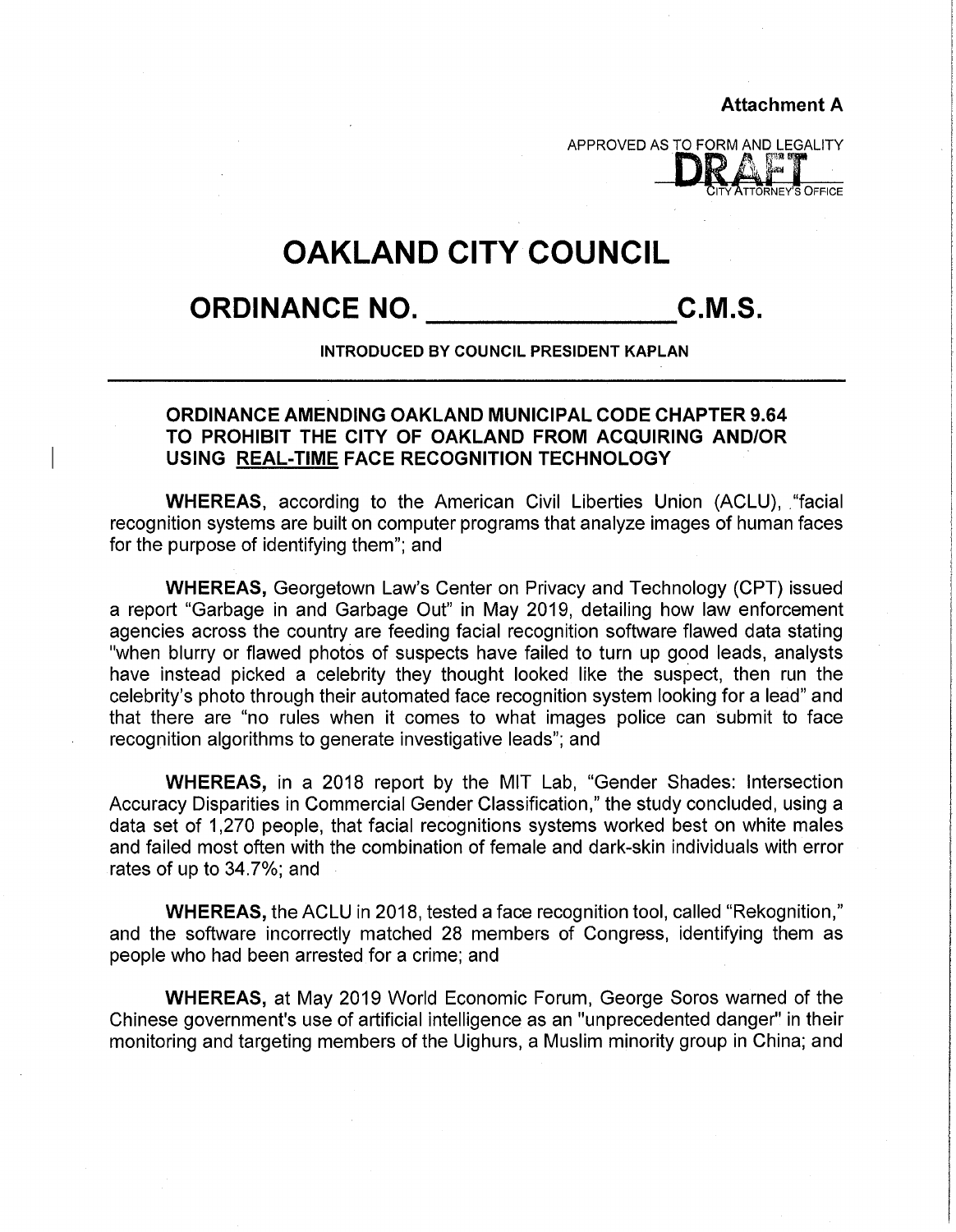**WHEREAS,** a Stanford study used face recognition technology to see if it could determine sexual orientation of participants and this raises ethical concerns on the use of this technology as a tool for persecution of historically disenfranchised groups; and

**WHEREAS,** in 2018, the South Wales Police used face recognition software on 170,000 people at a Real Madrid versus Juventus football game and out of 2,470 potential matches with possible criminals, 92% or 2,297 were incorrect; and

**WHEREAS,** in Baltimore, Maryland, police agencies used face recognition technology to target activists in the aftermath of Freddie Gray's death by law enforcement; and

**WHEREAS,** in Sri Lanka, authorities using face recognition technology misidentified an American student as a terrorist responsible for killing 300 people in April 2019, widely circulating her image before having to issue an apology; and

**WHEREAS,** an 18-year-old college student Ousmane Bah, is suing Apple and its contractor, Security Industry Specialists, for allegedly relying on facial recognition systems that misidentified him as a serial shoplifter; and

**WHEREAS,** police forces in Great Britain are using facial recognition software at festivals and in malls and public spaces and are currently facing legal challenges; and

**WHEREAS,** the New York City Police Department is currently facing a lawsuit on their use of face recognition technology; and

**WHEREAS,** United States Representative Alexandria Ocasio-Cortez expressed concerns at a May 2019 House Oversight Committee hearing on facial recognition technology about "the harvesting of facial recognition data without the consent or knowledge of individuals amid the rise of fascism and authoritarianism"; and

**WHEREAS,** in adopting the City of Oakland's Surveillance and Community Safety Ordinance (Ordinance No. 13489 CMS, codified as Chapter 9.64 of the Oakland Municipal Code), the Oakland City Council (City Council) found that "strong consideration" is required on behalf of the City Council on the" impact such technologies may have on civil rights and civil liberties"; and

**WHEREAS,** on May 2, 2019, the City of Oakland's Privacy Advisory Commission voted unanimously to support a proposal that would ban the City of Oakland's use of face recognition technology based on empirical evidence on misidentification, concerns around privacy, and studies of misuse by police departments; and

**WHEREAS,** the City Council finds that ethical dilemmas exist around privacy and the intrusiveness of face recognition technology, the lack of parameters set for the use of this technology by police departments, and that a multitude of studies show that algorithms have gender and race bias;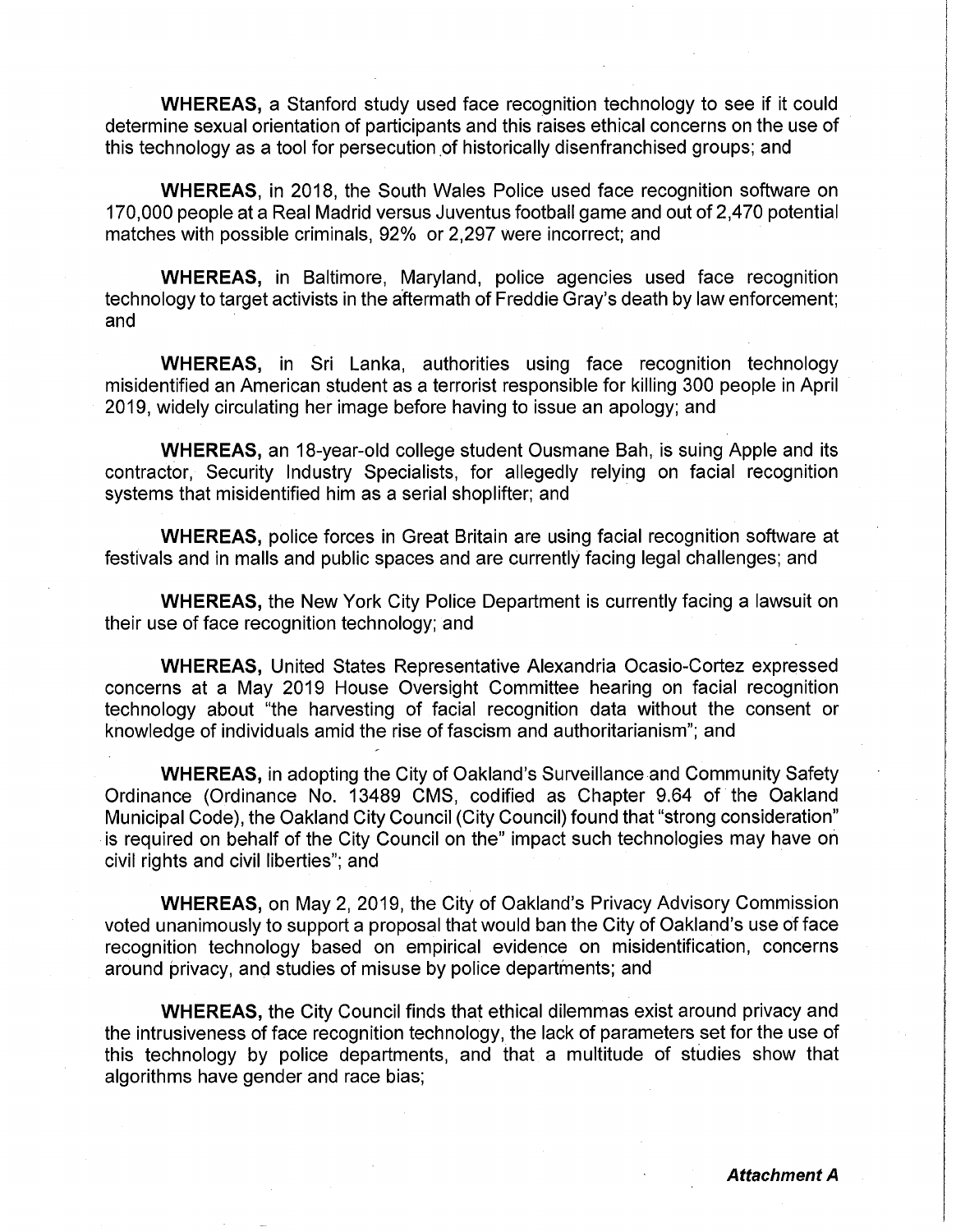# NOW, THEREFORE, THE CITY COUNCIL OF THE CITY OF OAKLAND DOES ORDAIN AS FOLLOWS:

**Section** 1. **Recitals.** The City Council finds and determines the foregoing recitals to be true and correct and hereby adopts and incorporates them into this Ordinance.

**Section 2. Purpose and Intent.** It is the purpose and intent of this Ordinance to prohibit the City's acquisition or use of any Face Recognition Technology.

#### **Section 3. Amendments to Chapter 9.64 of the Oakland Municipal Code**

Oakland Municipal Code Chapter 9.64, is hereby amended as set forth below. Chapter and section numbers and titles are indicated in bold type. Additions are indicated in underline and deletions are shown as strikethrough. Provisions of Chapter 9.64 not included herein or not shown in underline or strikethrough type are unchanged.

#### **9.64.010 Definitions. The following definitions apply to this Chapter.**

- 1. "Annual Surveillance Report" means a written report concerning a specific surveillance technology that includes all the following:
	- a. description of how the surveillance technology was used, including the type and quantity of data gathered or analyzed by the technology;
	- b. Whether and how often data acquired through the use of the surveillance technology was shared with outside entities, the name of any recipient entity, the type(s) of data disclosed, under what legal standard(s) the information was disclosed, and the justification for the disclosure(s);
	- c. Where applicable, a breakdown of what physical objects the surveillance technology hardware was installed upon; using general descriptive terms so as not to reveal the specific location of such hardware; for surveillance 'technology software, a breakdown of what data sources the surveillance technology was applied to;
	- d. Where applicable, a breakdown of where the surveillance technology was deployed geographically, by each police area in the relevant year;
	- e. A summary of community complaints or concerns about the surveillance technology, and an analysis of the technology's adopted use policy and whether it is adequate in protecting civil rights and civil liberties;
	- f. The results of any internal audits, any information about violations or potential violations of the Surveillance Use Policy, and any actions taken in response unless the release of such information is prohibited by law, including but not limited to confidential personnel file information;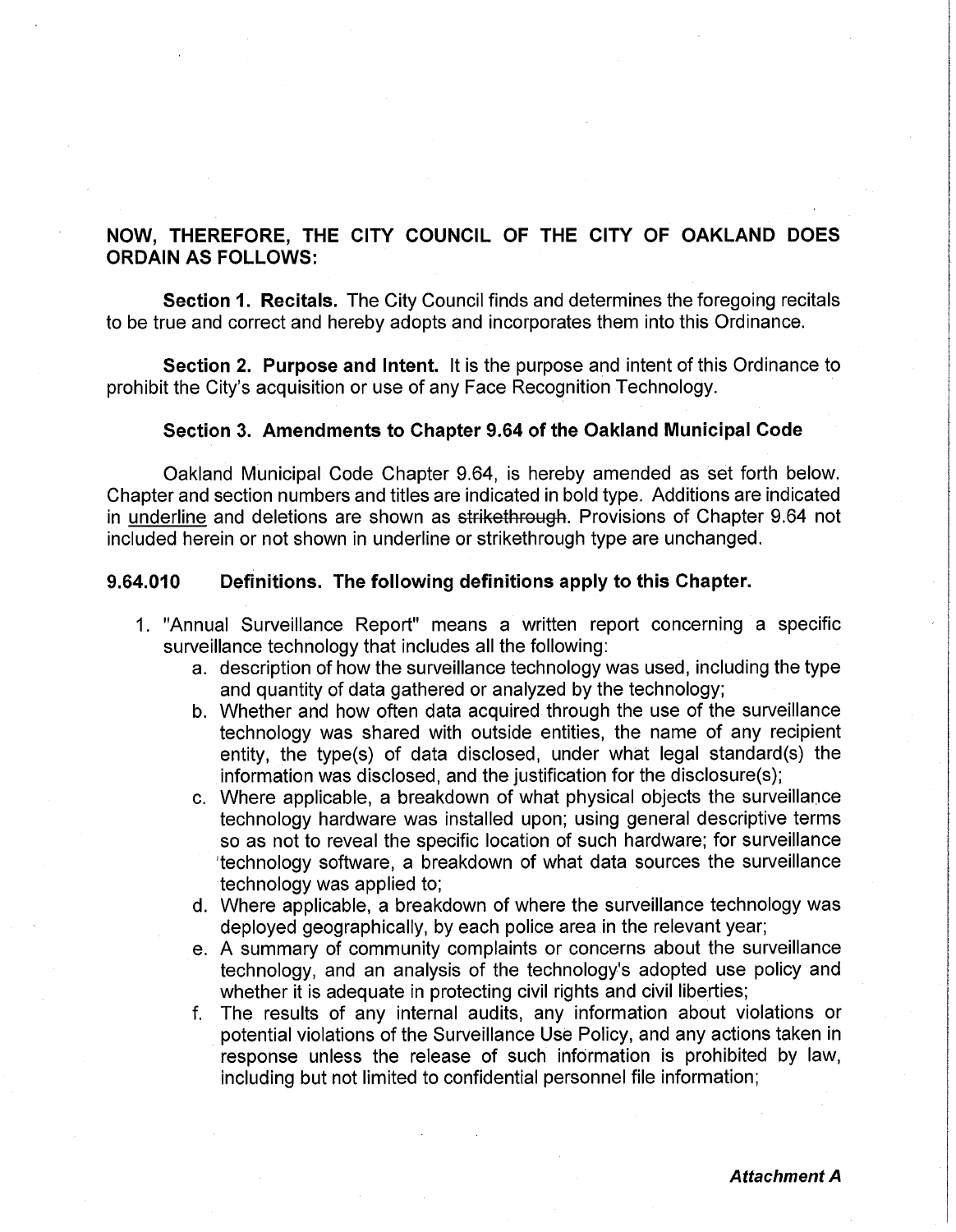- g. Information about any data breaches or other unauthorized access to the data collected by the surveillance technology, including information about the scope of the breach and the actions taken in response;
- h. Information, including crime statistics, that helps the community assess whether the surveillance technology has been effective at achieving its identified purposes;
- i. Statistics and information about public records act requests regarding the relevant subject surveillance technology, including response rates;
- j. Total annual costs for the surveillance technology, including personnel and other ongoing costs, and what source of funding will fund the technology in the coming year; and
- k. Any requested modifications to the Surveillance Use Policy and a detailed basis for the request.
- 2. "City" means any department, agency, bureau, and/or subordinate division of the City of Oakland as provided by Chapter 2.29 of the Oakland Municipal Code.
- 3. "City Staff' means City personnel authorized by the City Administrator or designee to seek City Council approval of surveillance technology in conformance with this Chapter.
- 4. "Continuing Agreement" means an agreement that automatically renews unless terminated by one (1) party.
- 5. "Exigent Circumstances" means a law enforcement agency's good faith belief that an emergency involving danger of, or imminent threat of the destruction of evidence regarding, death or serious physical injury to any person requires the use of surveillance technology or the information it provides.
- 6. "Real-Time Face Recognition Technology" means an automated or semiautomated process that assists in identifying or verifying an individual based on an individual's face in real-time or within a very short period of time.
- 7. "Large-Scale Event" means an event attracting ten thousand (10,000) or more people with the potential to attract national media attention that provides a reasonable basis to anticipate that exigent circumstances may occur.
- 8. "Personal Communication Device" means a mobile telephone, a personal digital assistant, a wireless capable tablet and a similar wireless two-way communications and/or portable internet accessing devices, whether procured or subsidized by a city entity or personally owned, that is used in the regular course of city business.
- 9. "Police Area" refers to each of the geographic districts assigned to a police commander and as such districts are amended from time to time.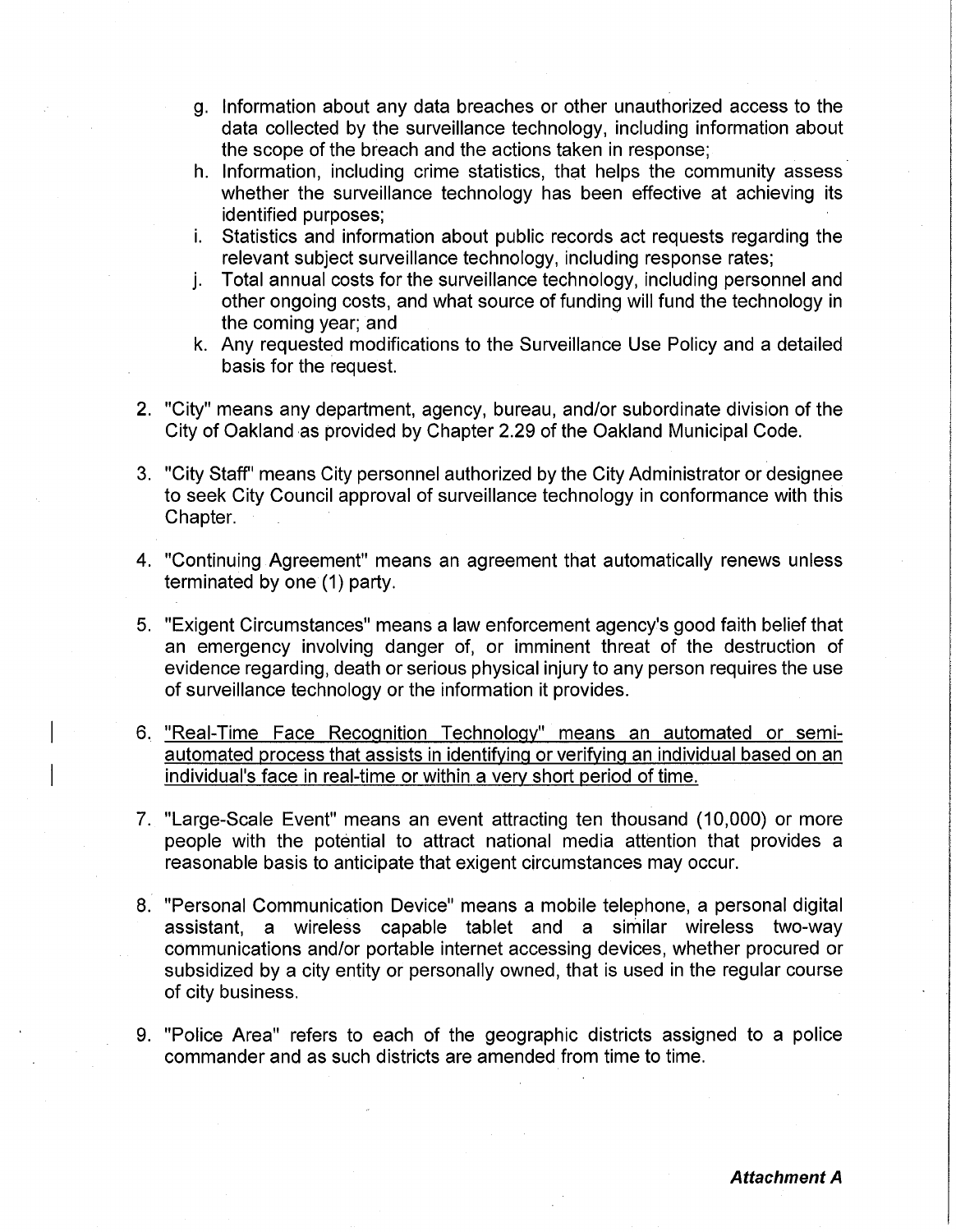- 10. "Surveillance" or "Surveil" means to observe or analyze the movements, behavior, data, or actions of individuals. Individuals include those whose identity can be revealed by license plate data when combined with any other record.
- 11 ."Surveillance Technology" means any software, electronic device, system utilizing an electronic device, or similar used, designed, or primarily intended to collect, retain, analyze, process, or share audio, electronic, visual, location, thermal, olfactory, biometric, or similar information specifically associated with, or capable of being associated with, any individual or group. Examples of surveillance technology include, but is not limited to the following: cell site simulators (Stingrays); automatic license plate readers; gunshot detectors (ShotSpotter); facial recognition software; thermal imaging systems; body-worn cameras; social media analytics software; gait analysis software; video cameras that record audio or video, and transmit or can be remotely accessed. It also includes software designed to monitor social media services or forecast criminal activity or criminality, biometric identification hardware or software.
	- A. "Surveillance technology" does not include the following devices or hardware, unless they have been equipped with, or are modified to become or include, a surveillance technology as defined above:
		- 1. Routine office hardware, such as televisions, computers, credit card machines, badge readers, copy machines, and printers, that is in widespread use and will not be used for any surveillance or law enforcement functions;
		- 2. Parking Ticket Devices (PTDs);
		- 3. Manually-operated, non-wearable, handheld digital cameras, audio recorders, and video recorders that are not designed to be used surreptitiously and whose functionality is limited to manually capturing and manually downloading video and/or audio recordings;
		- 4. Surveillance devices that cannot record or transmit audio or video or be remotely accessed, such as image stabilizing binoculars or night vision goggles;
		- 5. Manually-operated technological devices used primarily for internal municipal entity communications and are not designed to surreptitiously collect surveillance data, such as radios and email systems;
		- 6. City databases that do not contain any data or other information collected, captured, recorded, retained, processed, intercepted, or analyzed by surveillance technology, including payroll, accounting, or other fiscal databases.
		- 7. Medical equipment used to diagnose, treat, or prevent disease or injury.
		- 8. Police department interview room cameras.
		- 9. Police department case management systems.
		- 10. Police department early warning systems.
		- 11. Personal communication devices that have not been modified beyond stock manufacturer capabilities in a manner described above.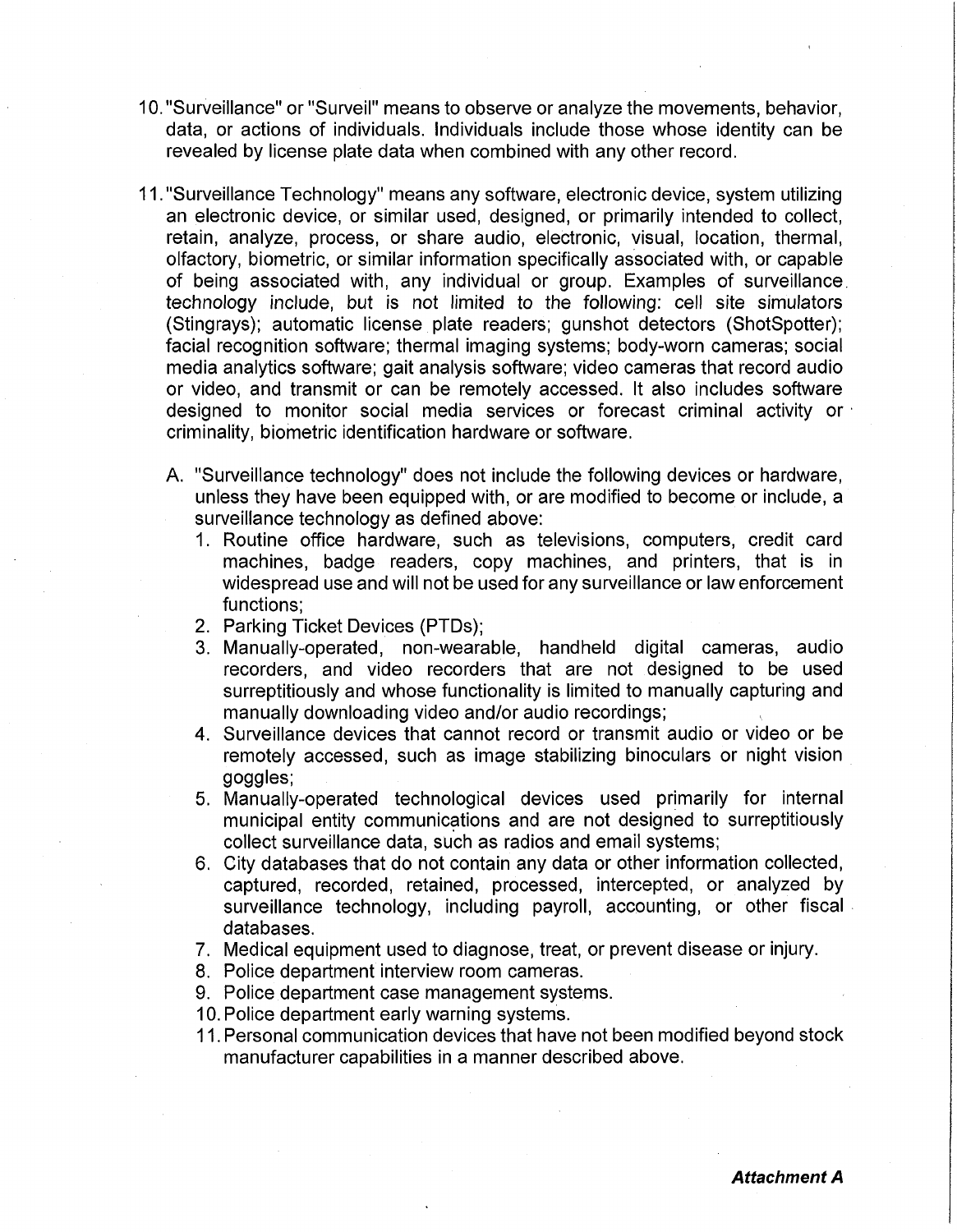- 12. "Surveillance Impact Report" means a publicly-released written report including at a minimum the following:
	- a. Description: information describing the surveillance technology and how it works, including product descriptions from manufacturers;
	- b. Purpose: information on the proposed purposes(s) for the surveillance technology;
	- c. Location: the location(s) it may be deployed, using general descriptive terms, and crime statistics for any location(s);
	- d. Impact: an assessment of the technology's adopted use policy and whether it is adequate in protecting civil rights and liberties and whether the surveillance technology was used or deployed, intentionally or inadvertently, in a manner that is discriminatory, viewpoint-based, or biased via algorithm;
	- e. Mitigations: identify specific, affirmative technical and procedural measures that will be implemented to safeguard the public from each such impacts;
	- f. Data Types and Sources: a list of all types and sources of data to be collected, analyzed, or processed by the surveillance technology, including "open source" data, scores, reports, logic or algorithm used, and any additional information derived therefrom;
	- g. Data Security: information about the steps that will be taken to ensure that adequate security measures are used to safeguard the data collected or generated by the technology from unauthorized access or disclosure;
	- h. Fiscal Cost: the fiscal costs for the surveillance technology, including initial purchase, personnel and other ongoing costs, and any current or potential sources of funding;
	- i. Third Party Dependence: whether use or maintenance of the technology will require data gathered by the technology to be handled or stored by a thirdparty vendor on an ongoing basis;
	- j. Alternatives: a summary of all alternative methods (whether involving the use of a new technology or not) considered before deciding to use the proposed surveillance technology, including the costs and benefits associated with each alternative and an explanation of the reasons why each alternative is inadequate; and
	- k. Track Record: a summary of the experience (if any) other entities, especially government entities, have had with the proposed technology, including, if available, quantitative information about the effectiveness of the proposed technology in achieving its stated purpose in other jurisdictions, and any known adverse information about the technology (such as unanticipated costs, failures, or civil rights and civil liberties abuses).
- 13. "Surveillance Use Policy" means a publicly-released and legally enforceable policy for use of the surveillance technology that at a minimum specifies the following:
	- a. Purpose: the specific purpose(s) that the surveillance technology is intended to advance;
	- b. Authorized Use: the specific uses that are authorized, and the rules and processes required prior to such use;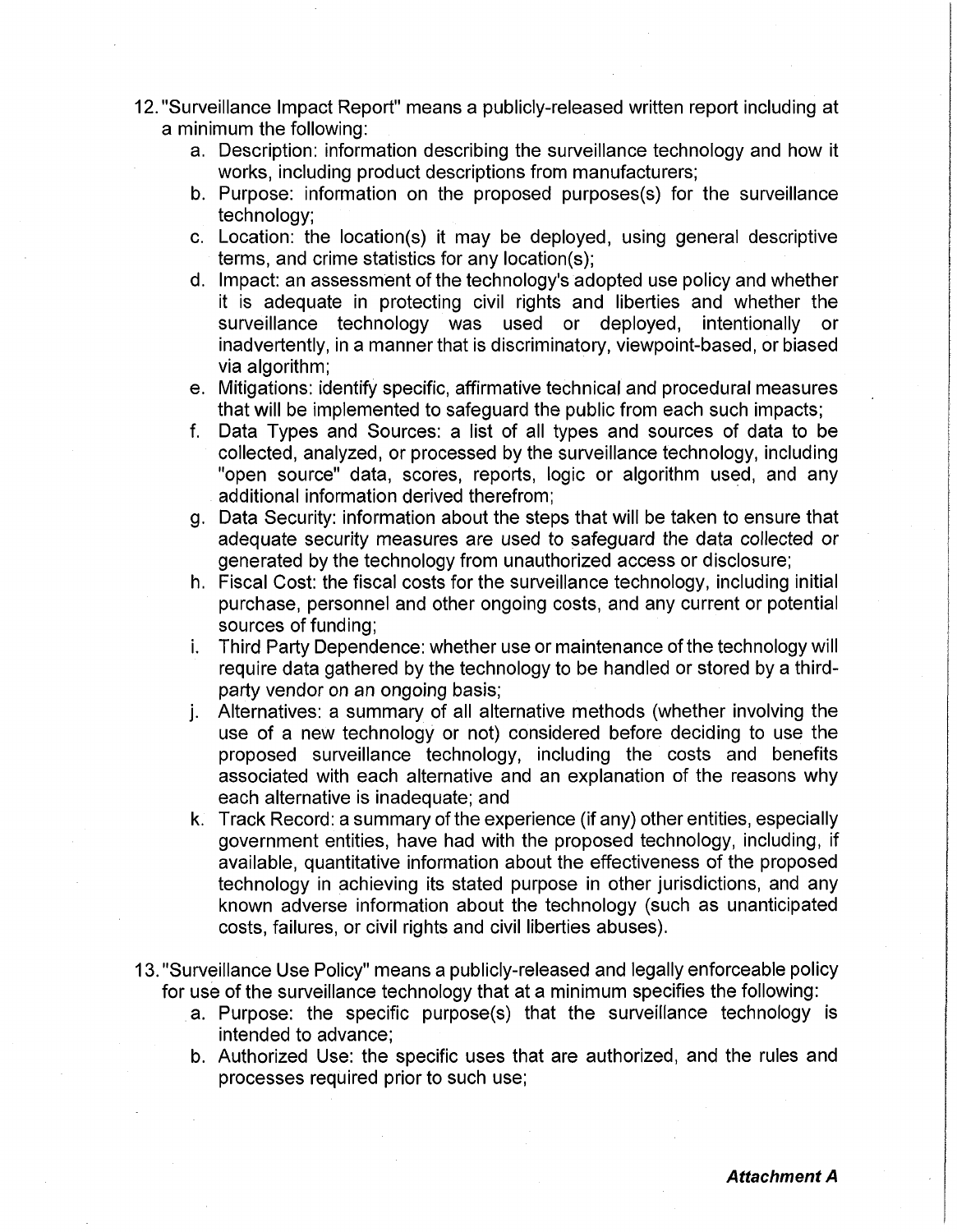- c. Data Collection: the information that can be collected by the surveillance technology. Where applicable, list any data sources the technology will rely upon, including "open source" data;
- d. Data Access: the category of individuals who can access or use the collected information, and the rules and processes required prior to access or use of the information;
- e. Data Protection: the safeguards that protect information from unauthorized access, including encryption and access control mechanisms;
- f. Data Retention: the time period, if any, for which information collected by the surveillance technology will be routinely retained, the reason such retention period is appropriate to further the purpose(s), the process by which the information is regularly deleted after that period lapses, and the specific conditions that must be met to retain information beyond that period;
- g. Public Access: how collected information can be accessed or used by members of the public, including criminal defendants;
- h. Third Party Data Sharing: if and how other city departments, bureaus, divisions, or non-city entities can access or use the information, including any required justification or legal standard necessary to do so and any obligations imposed on the recipient of the information;
- Training: the training required for any individual authorized to use the surveillance technology or to access information collected by the surveillance technology; **i.**
- Auditing and Oversight: the mechanisms to ensure that the Surveillance Use Policy is followed, including internal personnel assigned to ensure compliance with the policy, internal recordkeeping of the use of the technology or access to information collected by the technology, technical measures to monitor for misuse, any independent person or entity with oversight authority, and the legally enforceable sanctions for violations of the policy; and J-
- k. Maintenance: The mechanisms and procedures to ensure that the security and integrity of the surveillance technology and collected information will be maintained.

# **9.64.045. Prohibition on City's Acquisition and/or Use of Real-Time Face Recognition Technology**

Notwithstanding any other provision of this Chapter (9.64), it shall be unlawful for the City or any City staff to obtain, retain, request, access, or A. use:

1. Real-time Face Recognition Technology; or

2. Information obtained from Face Recognition-Technology.

City staff's inadvertent or unintentional receipt, access of, or use of any information obtained from Face Recognition Technology shall not be a violation of this Section 9.64.045 provided that: B.